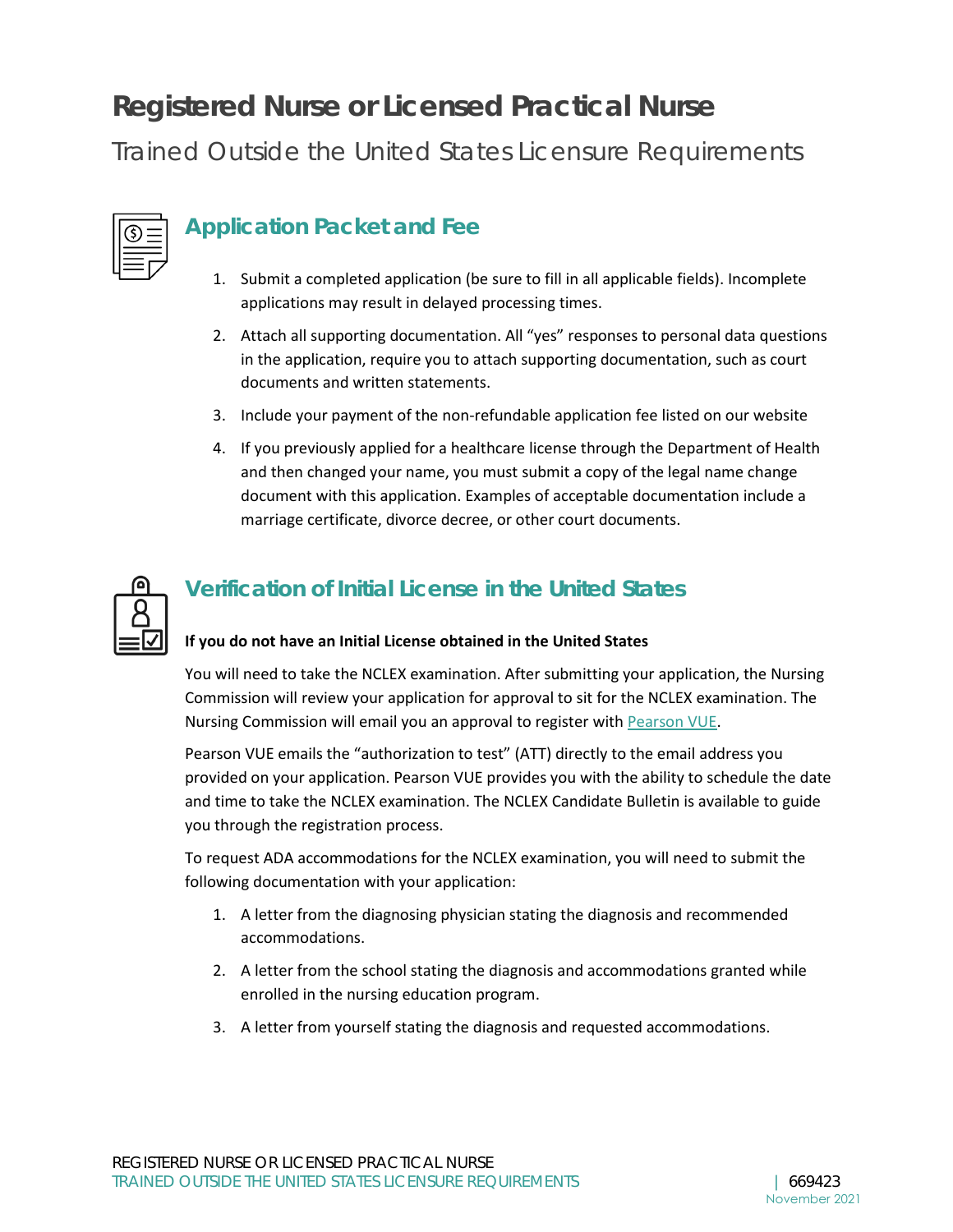#### **If you do have an initial license obtained in the United States**

#### • **All states except for Pennsylvania, Michigan, and California**

Please visi[t www.nursys.com,](http://www.nursys.com/) follow their directions (choose the tab: Licensure Verification for Endorsement) to request verification of your original license (exam state – initial license). Search for your name or license number and request to have your verification sent to Washington state. There is a fee you will need to pay Nursys (must submit online) for your verification request. Nursys will email you a receipt confirmation. Please ensure your verification was sent to Washington state.

#### • **Pennsylvania, Michigan, and California**

Pennsylvania, Michigan, and California do not participate in Nursys. If your initial license was obtained from one of these states, you will need to work directly with their board to request verification. If they require you to submit a form to their office, please use th[e Non-Nursys verification form.](https://www.doh.wa.gov/Portals/1/Documents/Pubs/669218.pdf) To avoid delays, please request verification of your initial U.S. license before submitting your application to us.



### **Official Transcripts**

#### **Exam Applicants**

All applicants who graduated from nursing schools outside the United States must have their transcripts evaluated by one of the following Nursing Commission approved service providers:

- 1. Graduates of Foreign Trained Nursing Schools (CGFNS) [\(www.cgfns.org\)](http://www.cgfns.org/) You must select the option for the CES Professional Report from CGFNS.
- 2. Education Records Evaluation Service (ERES) [\(www.eres.com\)](http://www.eres.com/)
- 3. International Education Research Foundation, Inc. (IERF) [\(www.ierf.org\)](http://www.ierf.org/)
- 4. Josef Silney & Associates, Inc., International Education Consultants (www.jsilny.org)

#### **Endorsement Applicants**

Applicants applying for a license by endorsement must provide an official copy of transcripts to the Nursing Commission. Transcripts must be sent directly from the nursing education program, another U.S. board of nursing, or one of the approved evaluation service providers.

If the Nursing Commission is unable to determine equivalency, then the education verification form will be required and must be completed by your nursing education program.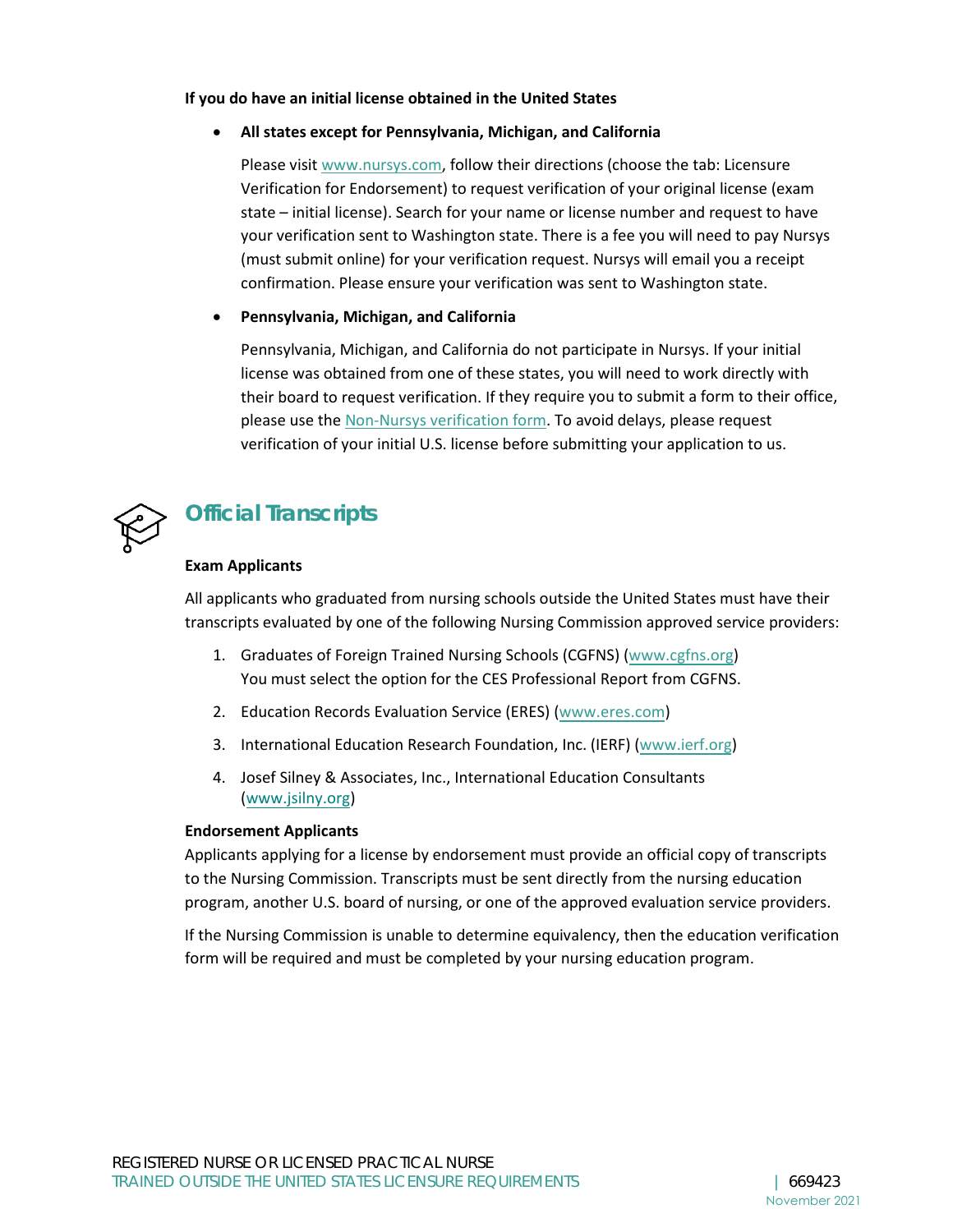

### **English Proficiency Examination**

An English proficiency test is required for all RN and LPN applicants who completed their nursing education outside of the United States, except for individuals who completed their education in the United Kingdom, Ireland, Australia, New Zealand, Samoa, Guam, Mariana Islands, Virgin Islands, and Canada (Quebec nursing education requires the English proficiency test). A passing score is required from one of the following:

- Test of English as a Foreign Language (TOEFL) [www.toefl.com](http://www.toefl.com/) Passing LPN score: 79 with a speaking score of 26; institution code is 7292. Passing RN score: 84 with a speaking score of 26; institution code is 7292.
- International English Language Testing System (IELTS, academic version) [www.ielts.org](http://www.ielts.org/) Passing LPN and RN scores: 6.5 with a score of 6.0 in listening, reading, writing, and speaking.
- The Occupational English Test (OET) www.occupationalenglishtest.org Passing LPN and RN scores: Minimum score of 300 in listening, reading and writing. Minimum score of 280 in speaking.

The English proficiency examination may not be required if you can provide one of the following:

- Evidence of active nursing practice in another U.S. state for at least 1,000 hours. Work verification must:
	- o Be completed by your current or previous employer on company letterhead.
	- o Include dates employed, verification of hours, and verifies that you practiced in the profession in which you are applying.
- Evidence of earning a high school diploma or college degree in the United States (official transcripts).



## **Professional Vocational Relationship Course (PVR)**

If you are testing out of an RN program for the NCLEX-PN examination, you will need to complete a [commission approved PVR course.](https://www.doh.wa.gov/Portals/1/Documents/6000/669405.pdf) You will also need to submit an attestation from your nurse administrator at your nursing education program addressing your ability to safely practice within the scope of a practical nurse.